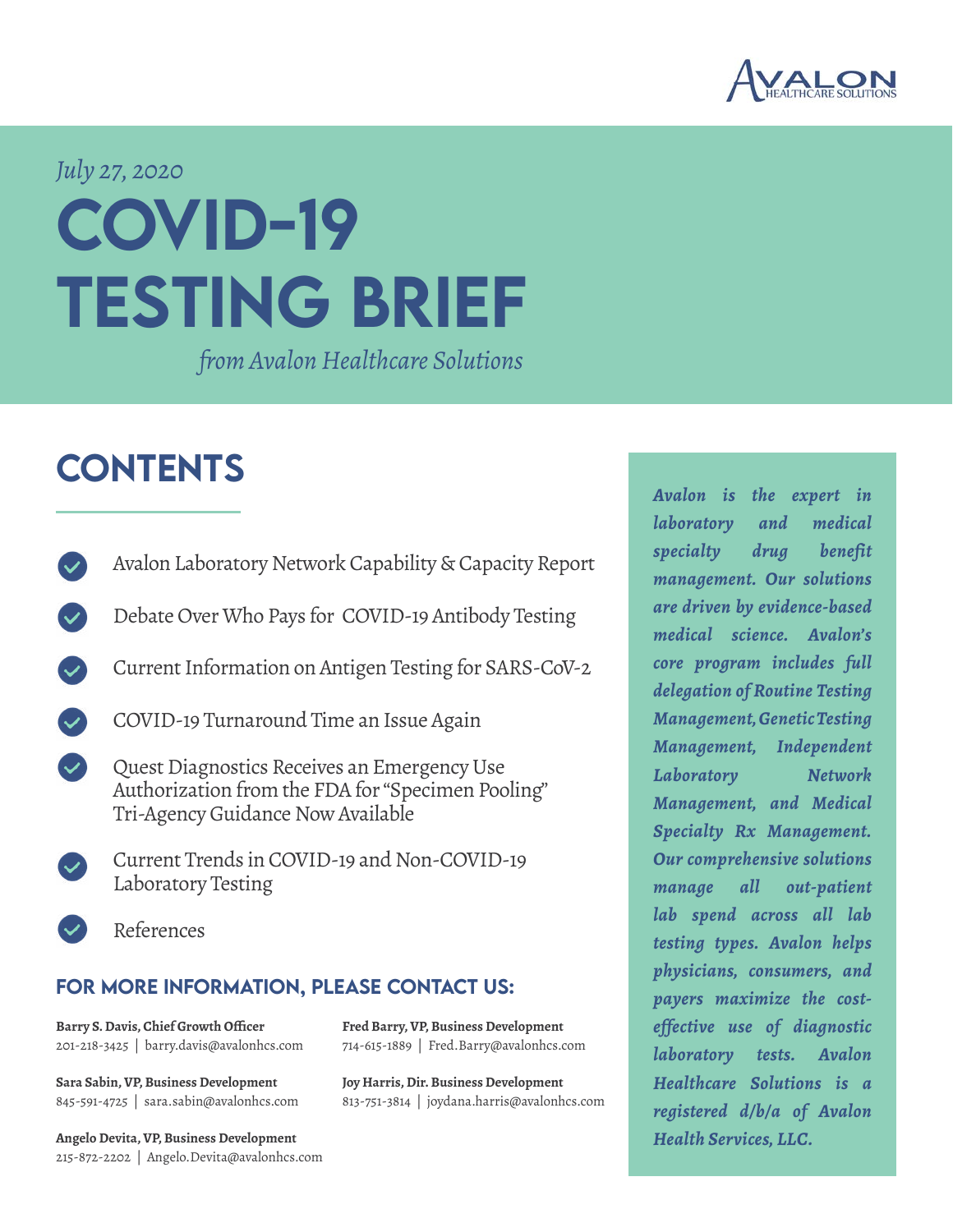### <span id="page-1-1"></span><span id="page-1-0"></span>Avalon Laboratory Network Capability & Capacity Report

| <b>LAB</b>                         | <b>HEALTHPLAN</b> | <b>RT-PCR</b><br>Y/N | <b>MULTI</b><br><b>PLAT-</b><br><b>FORM</b> | <b>CAPA-</b><br><b>CITY</b><br>(PER<br>DAY) | <b>TAT</b>                  | <b>ANTI-</b><br><b>BODY</b><br><b>TESTING</b> | <b>FDA</b><br><b>EUA</b> | <b>CAPACITY</b><br>(PER DAY) | <b>TURN-</b><br><b>AROUND</b><br><b>TIME</b> |
|------------------------------------|-------------------|----------------------|---------------------------------------------|---------------------------------------------|-----------------------------|-----------------------------------------------|--------------------------|------------------------------|----------------------------------------------|
| LabCorp                            | SC, NC            | Y                    | Y                                           | 165,000                                     | 48 hrs priority<br>4-6 days | Y                                             | Y                        | 300,000                      | 1-3 days                                     |
| Quest                              | SC, NC, CBC, VT   | Y                    | Y                                           | 130,000                                     | 48 hrs priority<br>+6 days  | $\mathbf Y$                                   | Y                        | 200,000                      | 1-2 days                                     |
| BioReference                       | SC, NC, CBC, VT   | Y                    | Y                                           | 35,000                                      | 1-2 days                    | Y                                             | Y                        | 100,000                      | 3 days                                       |
| Sonic CPL (Clinical Pathology Lab) | SC                | Y                    | Y                                           | 20,000                                      | 1-3 days                    | Y                                             | Y                        | 100,000                      | 1 day                                        |
| Mako Medical Lab                   | SC, NC            | Y                    | Y                                           | 35,000                                      | 1-2 days                    | Y                                             | Y                        | 20,000                       | 1 day                                        |
| Premier Medical Lab                | SC                | Y                    | Y                                           | 20,000                                      | 1-3 days                    | Y                                             | Y                        | 50,000                       | 1-2 days                                     |
| Eurofins-Diatherix**               | SC, NC, CBC, VT   | Y                    | N                                           | 30,000                                      | 1-2 days                    | Y                                             | Y                        | 15,000                       | $2 - 4$ days                                 |
| Aegis                              | SC, NC, CBC, VT   | Y                    | Y                                           | 10,000                                      | 1-2 days                    | N                                             | N/A                      | N/A                          | N/A                                          |
| MDL (Medical Diagnostic Lab)       | SC, NC, CBC, VT   | Y                    | N                                           | 7,000                                       | 1-2 days                    | Y                                             | Y                        | 1,000                        | 3 days                                       |
| Neogenomics                        | SC, NC, CBC, VT   | Y                    | Y                                           | 3,400                                       | 1-4 days                    | N                                             | N/A                      | N/A                          | N/A                                          |
| <b>BAKO</b>                        | SC, NC, CBC, VT   | Y                    | N                                           | 2,500                                       | 1-2 days                    | N                                             | N/A                      | N/A                          | N/A                                          |
| Luxor                              | SC                | Y                    | Y                                           | 5,000                                       | 1 day                       | Y                                             | Y                        | 500                          | 1-2 days                                     |
| <b>Precision Genetics</b>          | SC, NC            | Y                    | N                                           | 3,000                                       | 1 day                       | N                                             | N/A                      | 1,250                        | $2 - 4$ days                                 |
| PathGroup                          | N <sub>C</sub>    | Y                    | Y                                           | 2,200                                       | 1-2 days                    | Y                                             | Y                        | 500                          | 1 day                                        |
| Radeas                             |                   | Y                    | Y                                           | 2,400                                       | 1-2 days                    | Y                                             | Y                        | 4,000                        | 1 day                                        |
| LabTech                            | SC, NC            | Y                    | Y                                           | 2,000                                       | 1-2 days                    | Y                                             | Y                        | 3,000                        | 1 day                                        |
| Wake Medical Lab Consultants       | $\rm{NC}$         | Y                    | Y                                           | 1,500                                       | 1 day                       | N                                             | N/A                      | 4,800                        | 1 day                                        |
| <b>SMA</b>                         | CBC               | Y                    | Y                                           | 1,000                                       | 1 day                       | N                                             | N/A                      | TBD                          | TBD                                          |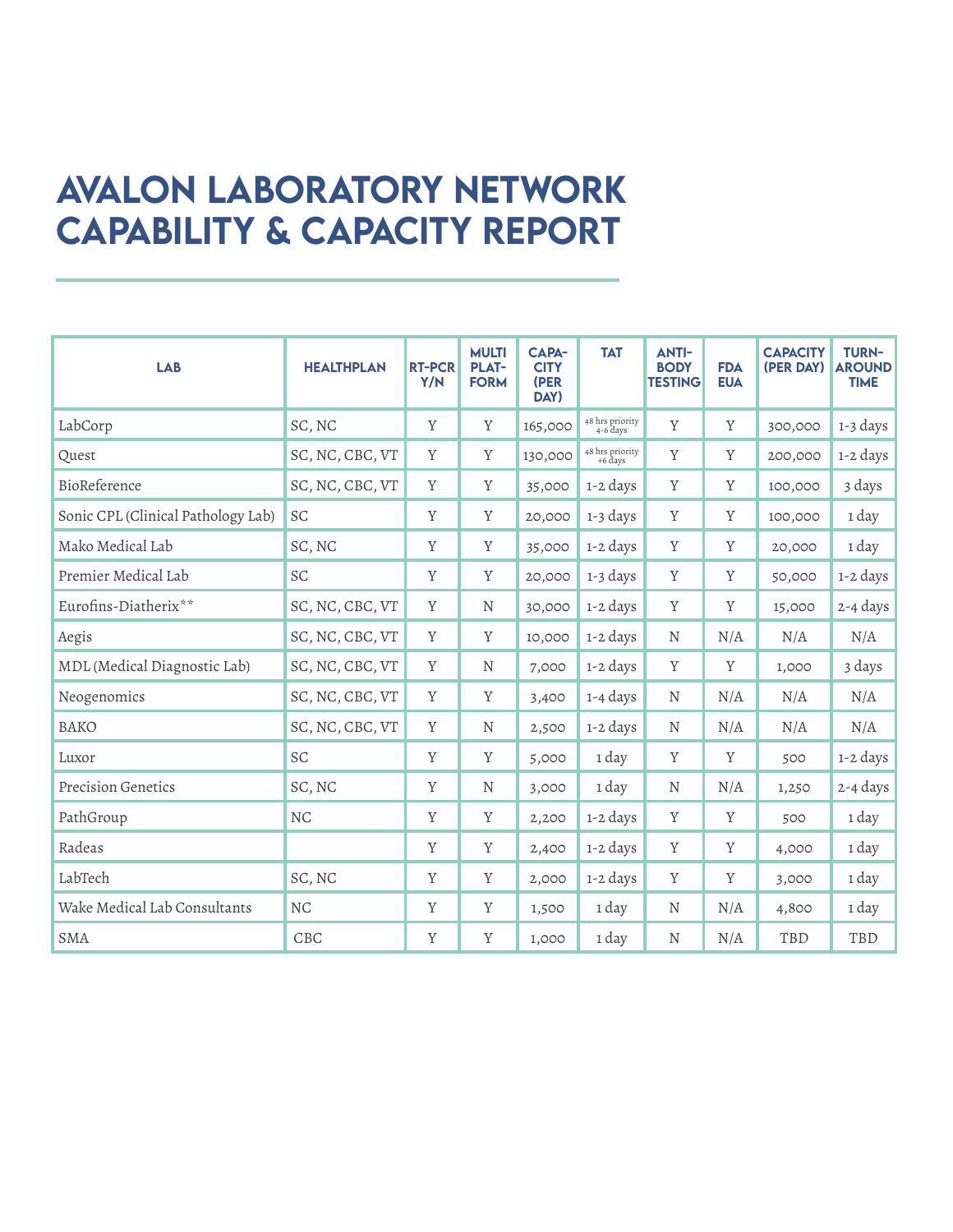### <span id="page-2-0"></span>The Debate Over Who Pays for COVID-19 Antibody Testing

As discussed in the July 6th edition of the Avalon COVID-19 Brief, payers recently received much-needed clarity about their responsibility for covering COVID-19 lab tests from the federal government. The Tri-Agency Guidance that was published on June 23rd explained that payers do not have to cover claims for tests that are for public health surveillance purposes or back-to-work / back-to-school testing<sup>i</sup>.



Section 6001 of the Families First Act, as amended by the CARES Act, requires private health insurance plans to cover testing needed to detect or diagnose COVID-19, and the administration of that testing, without cost-sharing, prior authorization, or medical management requirements. The



Trump administration previously confirmed that this includes serological (antibody) tests for COVID-19. This latest guidance issued on June 23rd by the Secretaries of the U.S. Departments of Health & Human Services, Treasury, and Labor made clear that group health plans and insurers are not required to pay for non-diagnostic testing. Some Congressional leaders and the lab industry trade association -- the American Clinical Laboratory Association (ACLA) -- objected to this distinction, preferring that



there be a reliable source of funding to support non-medically necessary testing. Trade associations representing the payer community, like America's Health Insurance Plans (AHIP), Blue Cross Blue Shield Association, and the Alliance for Community Health Plans have all advocated for the inclusion of additional public funding for testing in the next congressional



economic relief package that is anticipated to pass in the next week. On July 21, the National Consumers League, ACLA and AHIP joined nearly 50 health care stakeholders in appealing to congressional leadership for dedicated federal funding for COVID-19 testing. We will monitor the progress of these multi-stakeholder lobbying efforts as the public funding debate continues.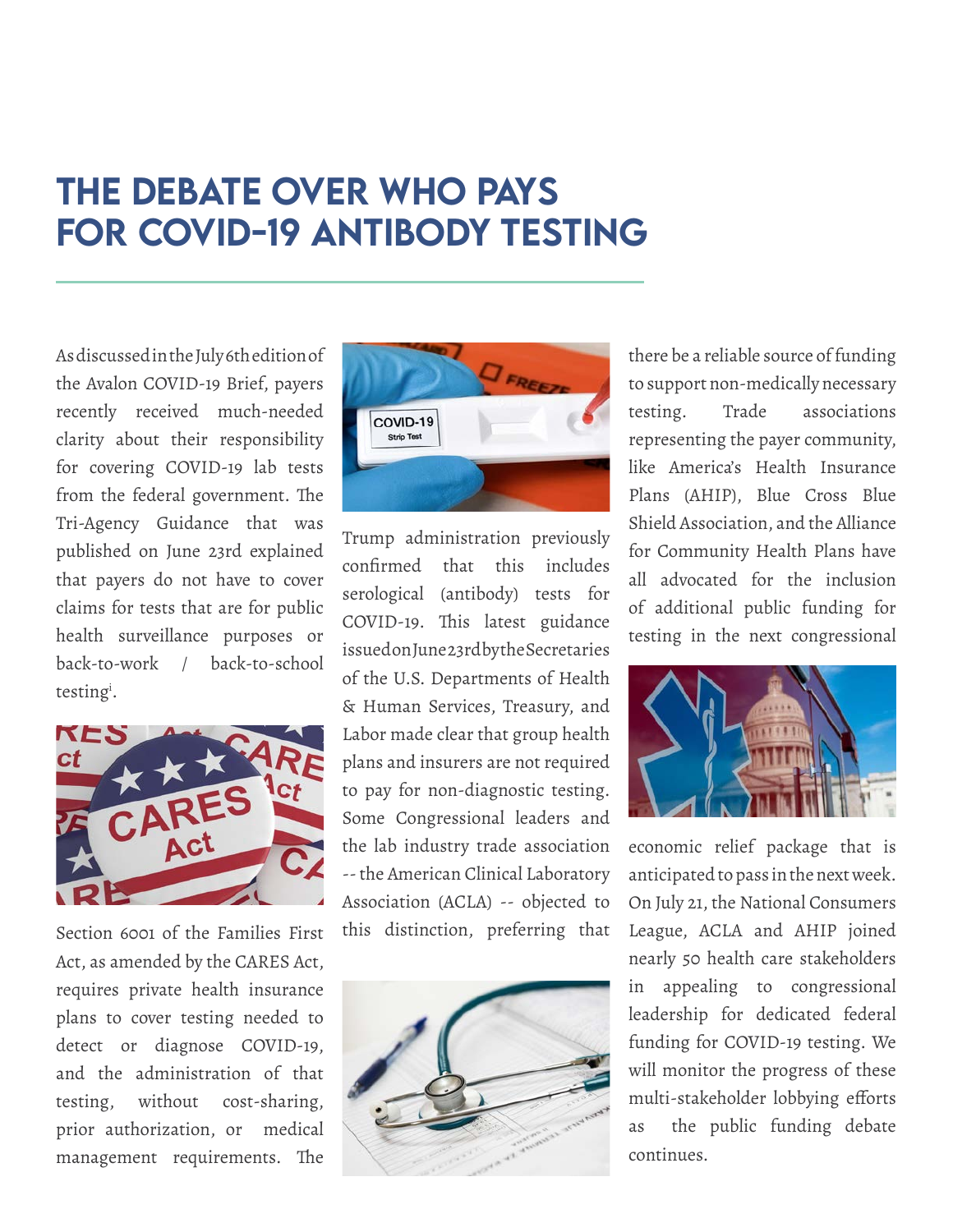### <span id="page-3-0"></span>Current Information on Antigen Testing for SARS-CoV-2



Currently, Avalon's Clinical Advisory Board (CAB) does not recommend the use of antigen-detecting rapid diagnostic tests to guide patient care; instead, Avalon recommends RT-PCR for identifying the presence of SARS-CoV-2, the causative agent of COVID-19, in an individual in an outpatient setting. Avalon's CAB based their decision on the fact that at this time, antigen tests have demonstrated poor analytical performance.

The antigen detection testing relies upon the direct detection of parts of the virus called "antigens"—in this instance, proteins located on the outside of SARS-CoV-2, such as the spike protein (S) or nucleocapsid protein. Typically, rapid antigen diagnostic tests are very fast, easy to use, and convenient. However, they usually suffer from poor analytical performance compared to molecular tests such as RT-PCR. As of July 20, 2020, there are only two antigen diagnostic tests that received emergency use authorizations (EUA) from FDA: BD VeritorTM System for Rapid Detection of SARS-CoV-2 from Beckton and Dickinson Company



and Sofia 2 SARS Antigen FIA test from Quidel Corporation. The most common limitation of these tests is the need to confirm all negative results with a molecular test, small number of samples tested in their studies and possible crossreactivities with other viruses not tested. Currently, BD Veritor test demonstrates 84% sensitivity.

Out of 226 frozen samples, only 31 frozen positive samples were tested. On July 17th, 2020 Quidel has updated the performance data for its Sofia SARS Antigen test on its package insert to 96.7%. It is an important improvement from previous Quidel studies that used frozen samples and demonstrated 80% sensitivity with only 5 positive samples tested, however the total number of 30 positive samples used in the current study is still small. Finally, no cross-reactivity for human HKU1 coronavirus causing common cold was tested in either study.

Complete package inserts (IFU's) can be found at:

#### **BD Veritor™ System [Quidel Sofia SARS Antigen FIA](https://www.fda.gov/media/137885/download)**

Avalon's policy titled "Coronavirus Testing in the Outpatient Setting" is currently under review, so changes to this policy should be expected if new information becomes available.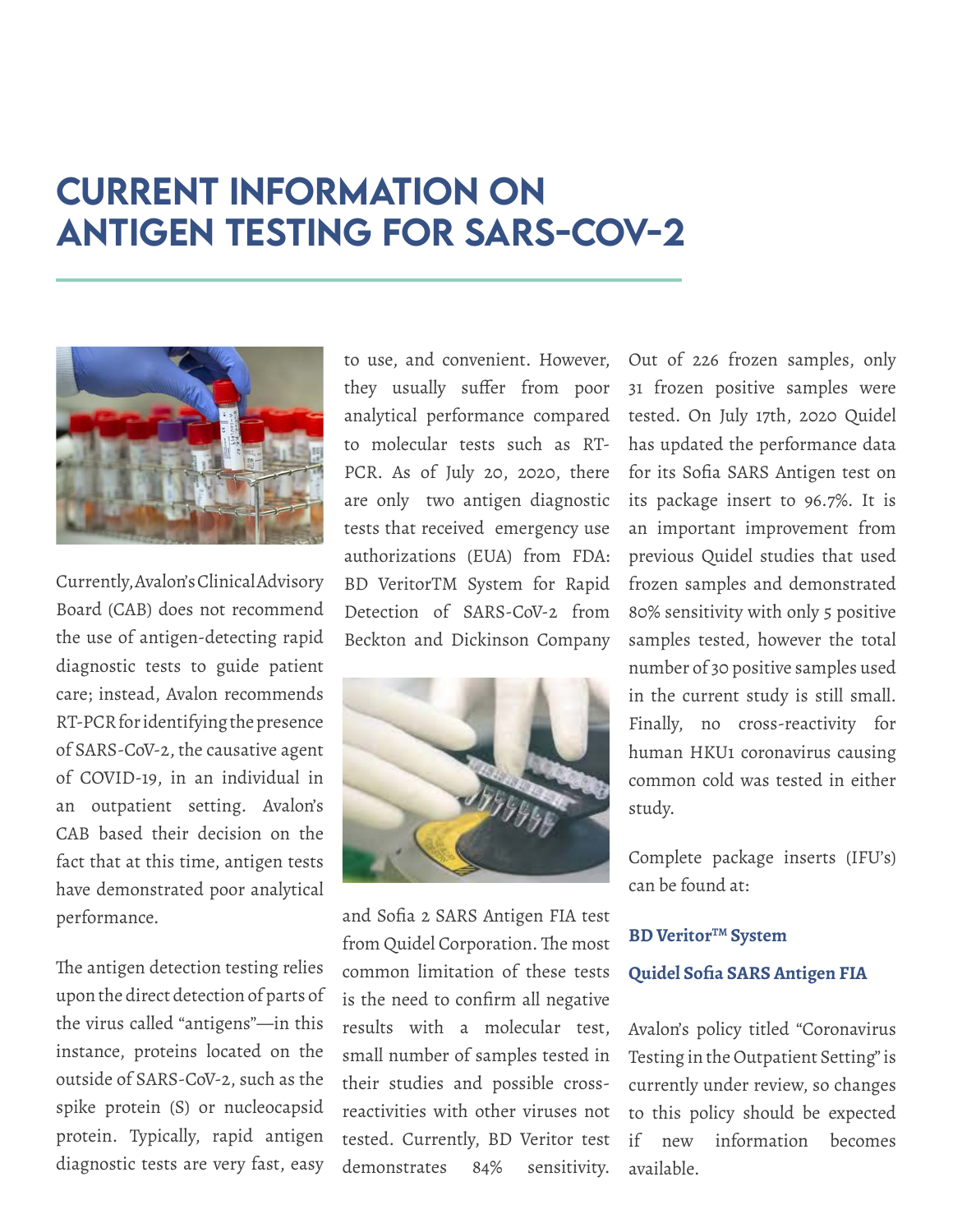### <span id="page-4-0"></span>COVID-19 Turnaround Time an Issue Again

Both the press and patients are reporting extended turnaround times for COVID-19 diagnostic testing. On their individual websites, both LabCorp and Quest Diagnostics are warning of extended times for the return of results for this testing. LabCorp notes that their turnaround time for non-priority patient testing may extend to 4-6 days. Quest is reporting up to 7 days. It is

important to notice that the labs measure turnaround time from the receipt of the patient specimen in the laboratory to the time that the lab system registers a report. The time necessary to transport the specimen to the lab and the lag in actual receipt of the report or notification by the ordering provider may further extend these turnaround times.

Most of the regional laboratories listed in the chart on **[Page 1](#page-1-1)** above are reporting that they can maintain their published turnaround times. However, some labs are reporting that they are experiencing some interruption in the supply chain for necessary testing materials, including swabs and reagents.

### Quest Diagnostics Receives an Emergency Use Authorization from the FDA for "Specimen Pooling"

Quest is the first lab provider to receive FDA authorization for the technique of specimen pooling for COVID-19 testing in the United States.

In pooling, specimens must still be collected into individual vials, but then are combined into small batches or pools by the laboratory. A negative result for a batch means that all patients in that pool are considered negative (If a positive result occurs for the batch, each specimen is retested individually). The technique is an efficient way to evaluate patients in regions or populations with low rates of disease. Pooling is used routinely in blood banking to screen donated blood for a variety of viruses, among other applications.

With the new pooling EUA, the Quest Diagnostics SARS-CoV-2 RNA ("Quest SARS-CoV-2 rRT-PCR") test may be used with pooled upper respiratory specimens (nasopharyngeal, mid-turbinate, anterior nares or oropharyngeal swabs). In clinical data presented by Quest to the FDA, none of 3,091 total specimens from a population with a prevalence rate of 1-10 percent, if pooled, would have been incorrectly determined to be negative (95%CI 0.0-0.1%).

The company expects to deploy the technique at its laboratories in Chantilly, VA and Marlborough, Mass., by the end of next week with additional laboratories to follow. Self-collected specimens that were not observed by a healthcare professional are not eligible for pooling.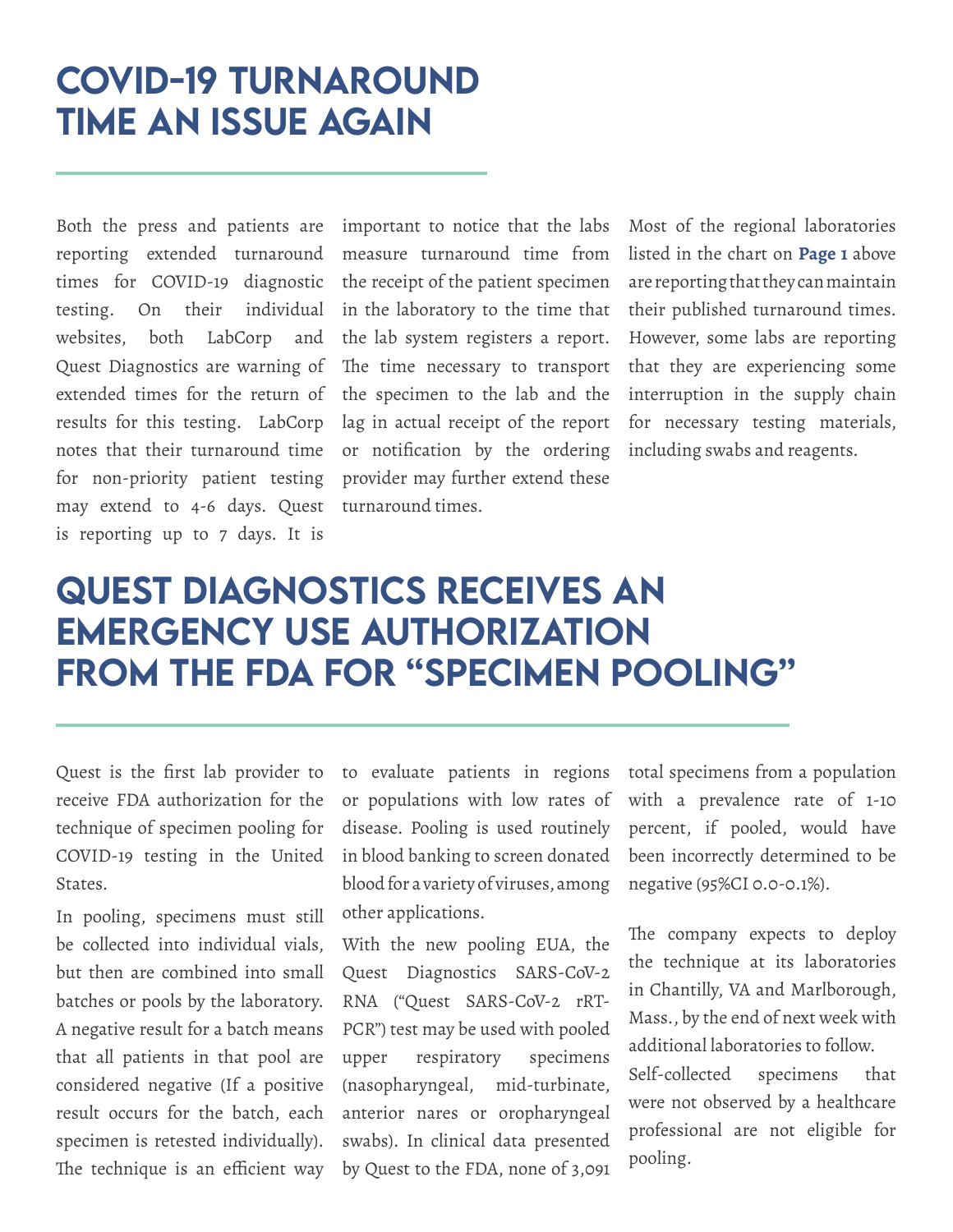### <span id="page-5-0"></span>Current trends in COVID-19 and non-COVID-19 laboratory testing

Significant impacts to laboratory testing brought on by the sweeping stay at home orders in April raised concerns regarding changes in testing patterns and impacts to long term health of members who missed necessary testing. As the risk of contracting COVID-19 has not diminished, many people remain at home or pursue more limited lifestyles creating the



potential for negatively impacting patient's health due to insufficient monitoring of patients and reduction their corresponding treatments. Additionally, the reimbursement requirements increase incentives for fraud, waste and abuse associated with COVID-19 testing. In May, the Department of Justice indicted the

president of a laboratory for filing fraudulent claims by bundling allergy panels with COVID-19 tests. Regardless of the rationale for the bundled testing, the relative ratios have remained consistent over the last several weeks.

Avalon routinely analyzes and reviews claims data to ascertain changes in testing patterns. The pandemic introduced an unprecedented change in laboratory testing patterns. COVID-19 testing, which was non-existent in January, includes extraordinary reimbursement changes and exceptional market demand. COVID-19 testing composition (PCR and antibody), concurrent non-COVID-19 lab tests, claim submission times, and overall testing patterns, and which disease categories resisted volume reductions are discussed below. Avalon will continue to review claims and laboratory data to bring useful and actionable insights to our clients and the laboratory industry.



The public obtains COVID-19 testing from a variety of sources, and many of those tests are not filed through commercial or government programs but rather are billed to the local, state or federal government for payment. The following analysis solely relies on insurance claims data as the basis for evaluation.

#### LABORATORY TESTING PATTERNS CHANGE AS REIMBURSEMENT AND CODING AMBIGUITY **CHANGES**

As COVID-19 spread across the world, governments responded with rapidly changing policies throughout the Spring. As the demand for testing ramped up in the United States and the CDC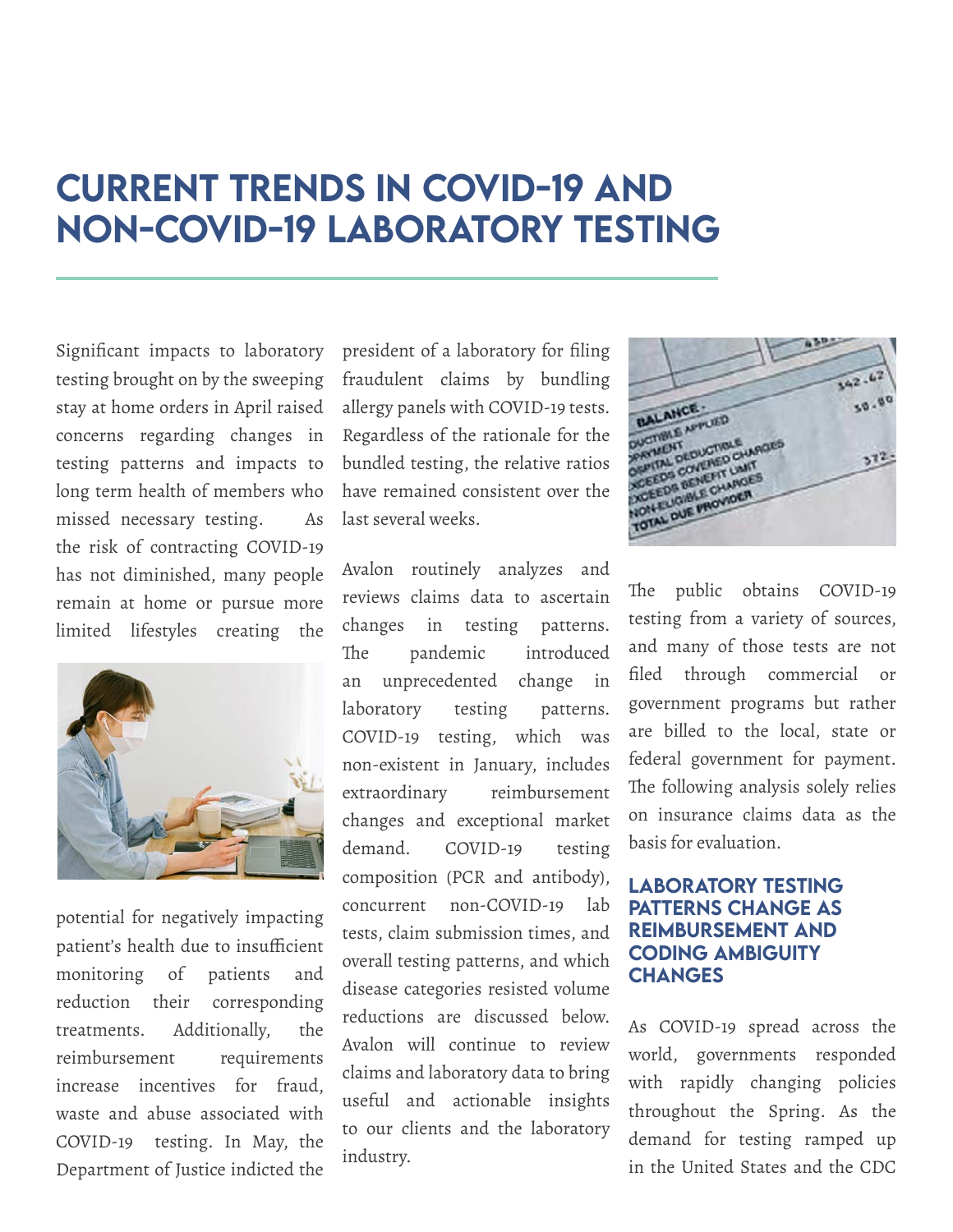tripped up with its own testing kits, CMS issued temporary HCPCS codes, U0001 and U0002, to enable tracking of testing through claims data. Commercial laboratories, initially struggled with FDA red tape, rose to the occasion, and began investing in testing capacity for the novel virus. With the CARES Act stipulation that member cost sharing was waived for COVID-19 tests and associated services, many laboratories withheld submitting claims until plans had implemented necessary claims processing

changes. In March, AMA issued policies indicating Ab testing an emergency CPT codes specific to PCR testing for COVID-19, code 87635, and April witnessed another abrupt change in the market, as CMS released two additional codes, U0003 and U0004 – specific for high throughput COVID-19 testing, which were priced at nearly twice the prior codes. Also, in April, AMA released CPT code 86769 specific for serological testing for COVID-19 antibodies. As evidence increased casting doubt on the clinical utility of the serological testing throughout May and June, many plans adopted

would not be reimbursed. As noted in the previous section, ACLA is advocating for health plans to offer coverage for antibody testing in both medically necessary and nonmedically necessary situations.

As shown in the graph which depicts the fraction of COVID-19 units by procedure code, throughout all the changes, the labs collectively responded by following the testing methodologies and coding approaches best suited, and most profitable, at the time. As higher throughput technologies received higher reimbursement,

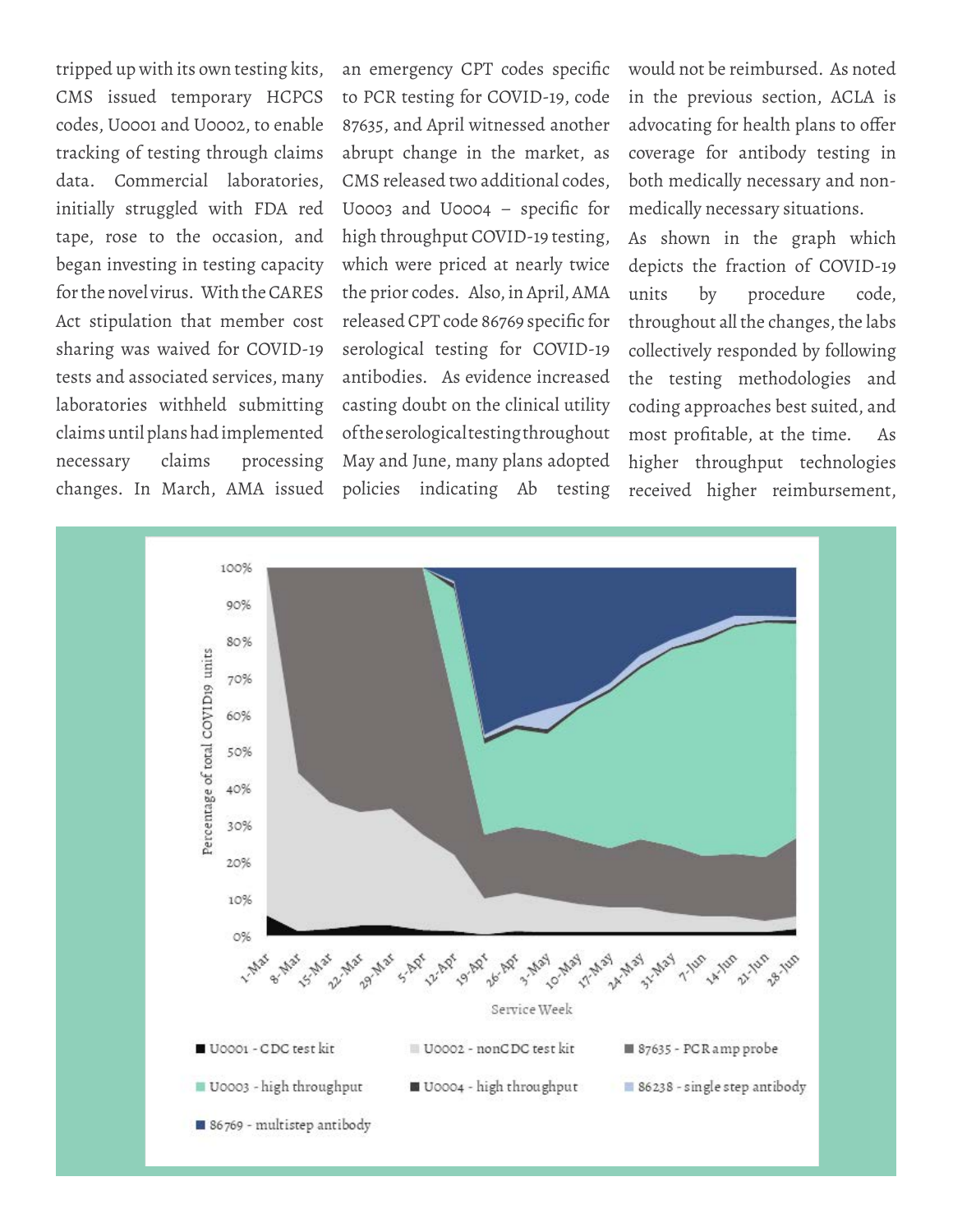equipment switched from billing in conjunction with COVID-19 low throughput codes. Once tests related to infectious disease antibody testing received a code, testing. Presumably, physicians labs began billing for antibody were looking to rule out, or rule in, tests, and the fraction decreased other viral or bacterial infections concurrently with concerns about clinical utility and reimbursement from plans. Stabilization of coding, reimbursement, testing capabilities resulted in a relatively stable test type composition since mid-June.

#### The composition of concurrent non-COVID-19 tests billed WITH COVID-19 TESTS **CHANGES** changes

Throughout March and into April, testing volumes throughout the country remained relatively low compared to the current testing capacity. Initially, in March, most the patient. Alternatively, patients

many laboratories with suitable of the concurrent tests ordered to ensure appropriate patient treatments.

> Interestingly, over time the composition of concurrent tests changed to include more chemistry, disease focused panels (e.g. metabolic panel), immunological testing, and surgical pathology. As more publications presented information regarding the consequences of COVID-19 infections, physicians may have ordered blood work (e.g. CBC, lipid panels, metabolic panels) to preemptively probe the condition of

may have been seeking care for COVID-19 and unrelated ailments more expected timeframes. The histogram shows the number of claims and the associated difference between the date of receipt and the date of services. The minimal claim volume from March (red) averaged 65 days. Claims with dates of service in June are speeding through the system much faster than previous months and are becoming more indicative of the laboratory providers test turnaround time. In the next few months, the service to receipt metric will again closely represent laboratory test turnaround times and therefore, as increases in the metric are observed, this may indicate which laboratories are reaching their testing capacity limits simultaneously.

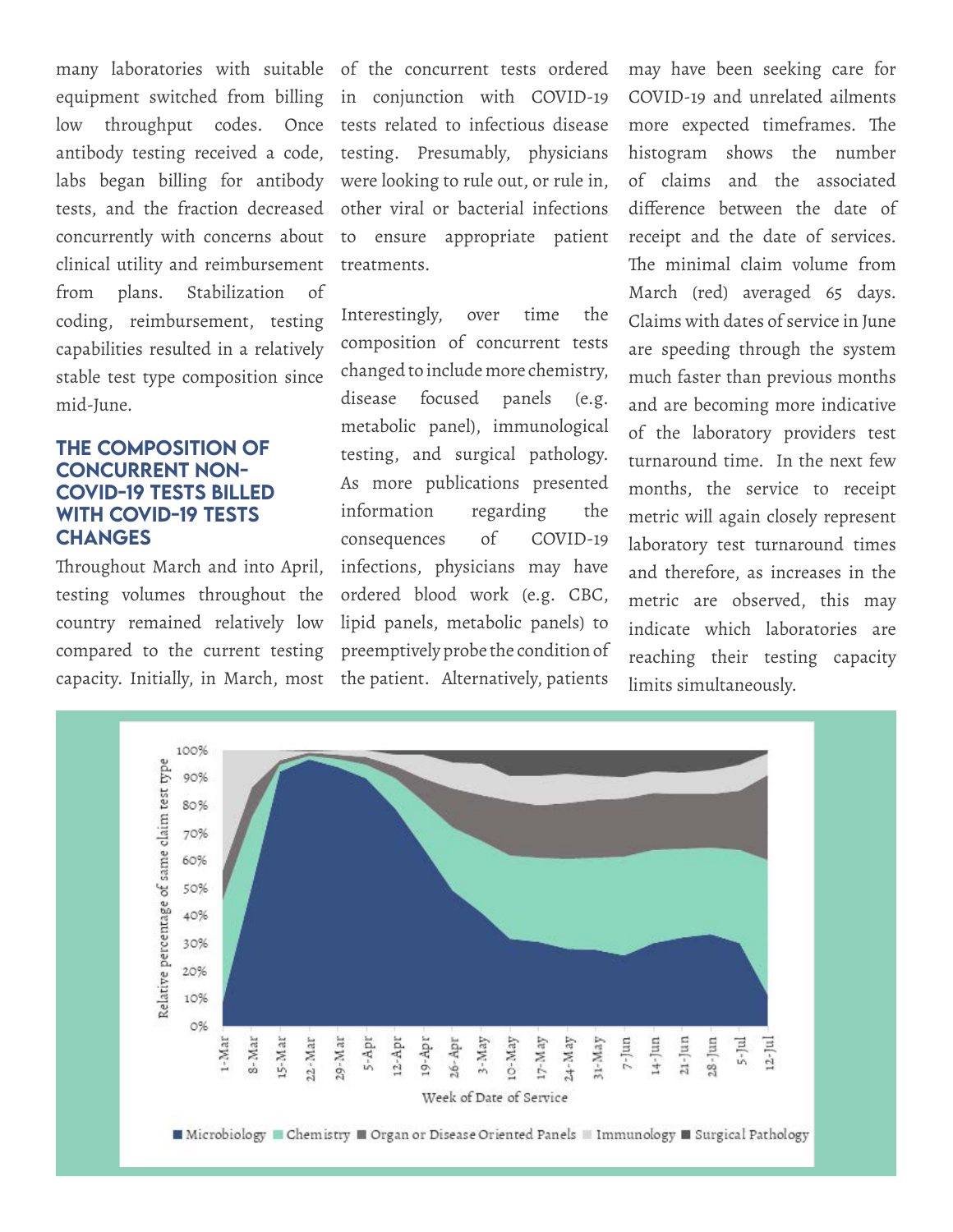#### Delays in COVID-19 claim filings are decreasing

Prior to the COVID-19 pandemic, health plans could assume that the receipt date of a claim corresponded closely with the laboratory issuing a final report to the ordering physician because reimbursement requires the laboratory service be complete. However, COVID-19 claims were purposefully held by the providers due to ambiguity on coding or reimbursement, as well as awaiting the plans to configure their claims systems to account for the members cost share waiver. As those hinderances no longer impede claims processing, laboratory claims flow has been reduced in line with expected timeframes. The histogram shows the number of claims and the associated difference between

| <b>TOP 10 CONCURRENT LABORATORY TESTS</b> | <b>FRACTION OF CONCURRENT TESTS</b> |  |  |  |  |  |
|-------------------------------------------|-------------------------------------|--|--|--|--|--|
| Detect agent nos dna amp (87798)          | 12%                                 |  |  |  |  |  |
| Complete cbc w/auto diff wbc (85025)      | 5%                                  |  |  |  |  |  |
| M.pneumon dna amp probe (87581)           | 4%                                  |  |  |  |  |  |
| Comprehen metabolic panel (80053)         | 4%                                  |  |  |  |  |  |
| Lipid panel (80061)                       | 3%                                  |  |  |  |  |  |
| Metabolic panel total ca (80048)          | 2%                                  |  |  |  |  |  |
| Tissue exam by pathologist (88305)        | 2%                                  |  |  |  |  |  |
| Influenza assay w/optic (87804)           | 2%                                  |  |  |  |  |  |
| Complete cbc automated (85027)            | 2%                                  |  |  |  |  |  |
| General health panel (80050)              | 2%                                  |  |  |  |  |  |

the date of receipt and the date of services. The minimal claim volume from March (red) averaged 65 days. Claims with dates of service in June are speeding through the system much faster than previous months and are becoming more indicative of the laboratory providers test turnaround time. In the next few months, the service to receipt metric will again closely represent laboratory test turnaround times

| <b>MONTH</b> | <b>AVERAGE CLAIM</b><br><b>TAT (DAYS)</b> |
|--------------|-------------------------------------------|
| March        | 65                                        |
| April        | 44                                        |
| May          | 23                                        |
| June         | 10                                        |

and therefore, as increases in the metric are observed, this may indicate which laboratories are reaching their testing capacity limits.

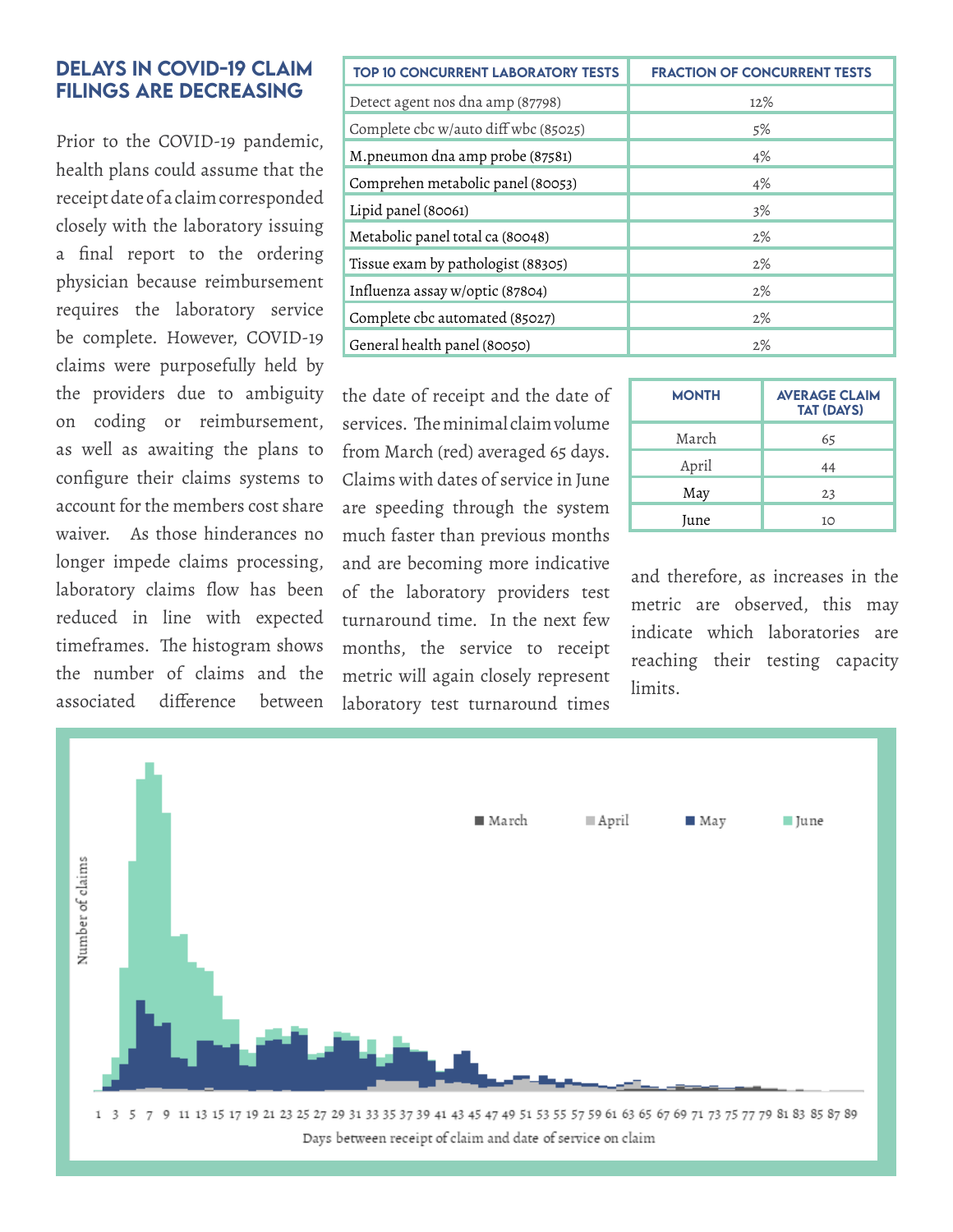#### COVID-19 and non-COVID-19 trends: testing partially recovers

The steep drop in testing observed in April was troublesome as the longer the duration, the more patients would not be receiving the necessary care and treatment for conditions. Long durations without seeing physicians can result in more severe manifestations of diseases. Fortunately, the precipitous drop in laboratory testing has been steadily recovering since the April low. As governments rescinded stay at home orders throughout May and early June, patients began returning for care and receiving laboratory tests. Concurrently, the testing of COVID-19 has increased as the risk of contagion remains

high, especially as social distancing measures are lifted or ignored by subsets of the population.

Forecasting the current trend shows a return to January levels by August. Numerous factors could influence the return of patients to their physicians. However, continued opening of the economy and increased usage of masks to prevent disease spread may provide more comfort to patients and result in a return to prior testing levels. The surging cases of COVID-19 may necessitate the return of stay at home orders or further prevent patients from office visits.

#### Patients with significant health problems generally continued to receive care

With the material drop in laboratory testing, concerns grew regarding the health status of patient under active care for severe and acute diseases as well as patients which would normally have undergone surveillance or screening for conditions. Collectively, the absence of testing and monitoring patients who need care, especially over prolonged periods, may correspond to more advanced diagnoses in the future. The graphs depict the relative changes in weekly testing volumes over time compared to the week of January 5th, 2020. The aqua line represents the changes in total testing. The blue lines represent the changes in claim volume for disease states using the AHRQ

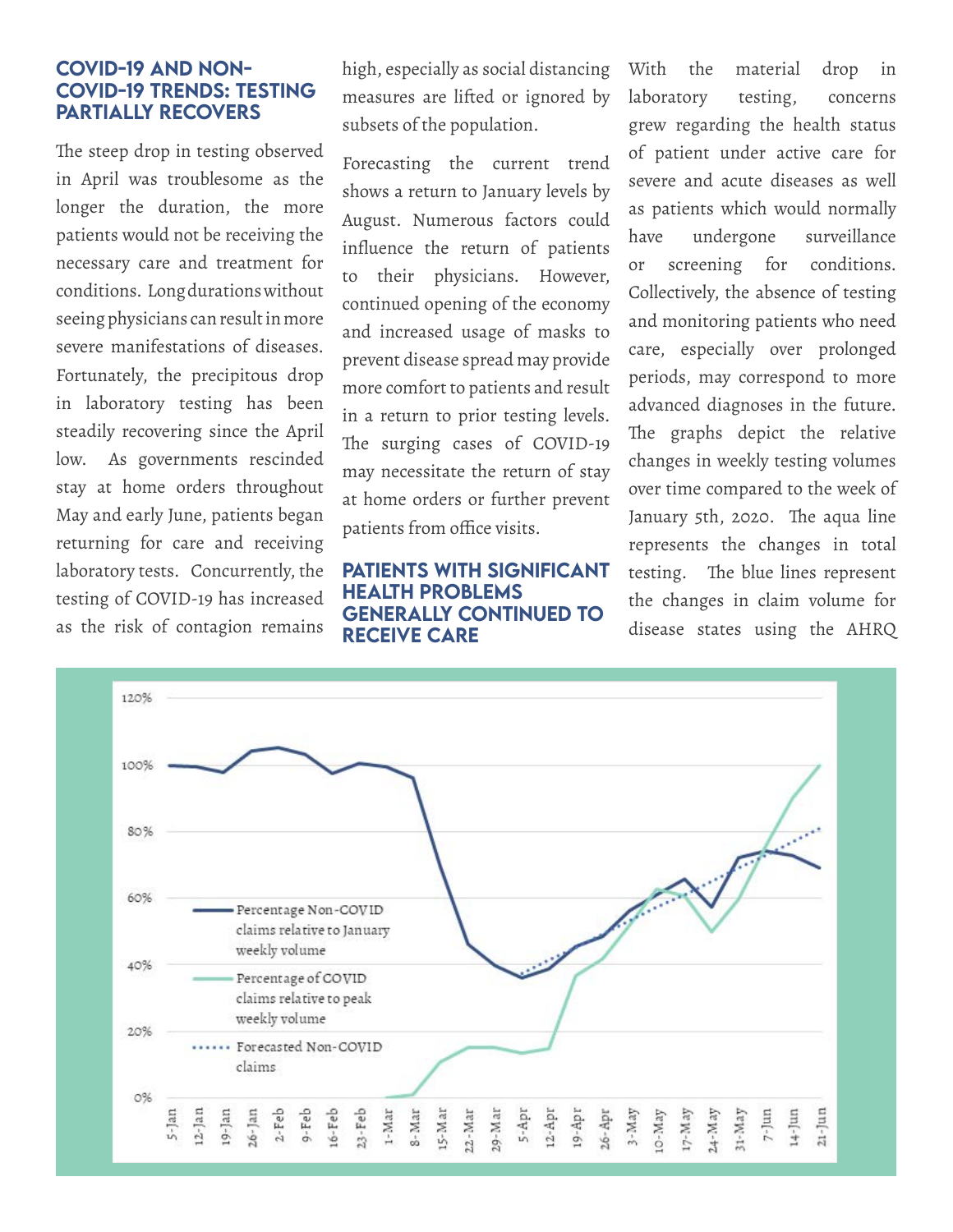clinical classification methodology. Overall, patients with claims associated with severe diseases with potentially acute timelines, such as breast cancer or secondary malignancies, showed less decline in testing compared showed a similar decline to the general testing trend. Across diseases showed a smaller decrease in testing compared to chronic diseases.

to the overall testing drop. As a While positive signs that critical contrast, diabetes monitoring patients generally maintained many disease categories, severe treatments in other areas of their care, the longer-term trends of missed surveillance or deferred healthcare should be monitored to evaluate the potential for future risks in the health status of patients.